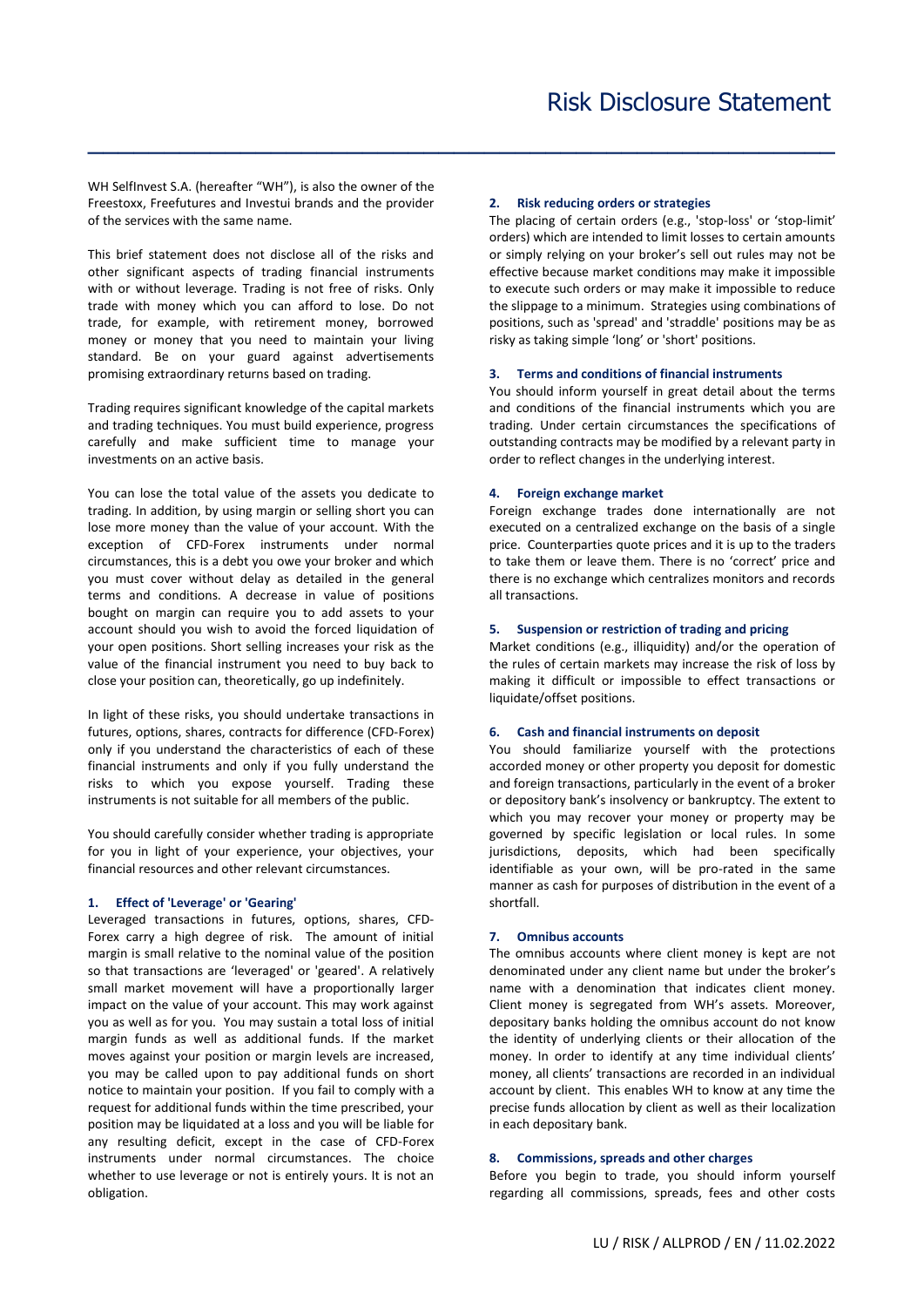which will apply to your account and your transactions. In particular we refer you to the ex-ante costs and charges disclosure document. Costs affect your profit or loss.

# **9. Transactions in other jurisdictions**

Transactions on markets in other jurisdictions may expose you to additional risk. Such markets may be subject to regulation, which may offer diminished investor protection. Before you trade you should inform yourself about any rules relevant to your transactions. Your local regulatory authority will be unable to compel the enforcement of the rules of regulatory authorities or markets in other jurisdictions where your transactions have been impacted.

#### **10. Currency risks**

The profit or loss resulting from transactions in foreign currency-denominated instruments (whether they are traded in your own or another jurisdiction) will be affected by fluctuations in currency rates where there is a need to convert from the currency denomination of the contract into the base currency of your account or into another currency.

### **11. Electronic trading and order routing systems**

Transactions using an electronic system are subject to market rules and regulations or rules determined by the party offering the system and prices. Before you engage in transactions using an electronic system, you should carefully review the rules and regulations which apply to the financial instruments you plan to trade. Differences can occur, for example, in order matching procedures, price quoting practices, open and close price conventions and, trade error policies. You need to inform yourself regarding the conditions under which you can be granted or refused access to electronic trading systems as well as the order types electronic trading systems accept. All these parameters influence the risk to which you are exposed when making use of electronic trading systems. In addition, each electronic trading system has its individual risk profile which is a function of factors such as response times, permissioning and security.

### **12. Risk associated with system failure**

Trading through an electronic trading or order routing system exposes you to risks associated with system or component failure. In the event of system or component failure, it is possible that, for a certain time period, you may not be able to enter new orders, execute existing orders, or modify or cancel orders that were previously entered. System or component failure may also result in loss of orders or order priority.

# **13. Off-Exchange transactions**

Firms are permitted to effect off-exchange transactions. The firm with which you deal may be acting as your counterparty to the transaction. It may be difficult or impossible to liquidate an existing position, to assess the value, to determine a fair price or to assess the exposure to risk. For these reasons, these off-exchange transactions may involve increased risk. Off-exchange transactions may be less regulated or subject to a separate regulatory regime. Before

you undertake such transactions, you should inform yourself regarding the applicable rules and attendant risks.

#### **14. Liquidity**

\_\_\_\_\_\_\_\_\_\_\_\_\_\_\_\_\_\_\_\_\_\_\_\_\_\_\_\_\_\_\_\_\_\_\_\_\_\_\_\_\_\_\_\_\_\_\_\_\_

Liquidity refers to the possibility to buy or sell a financial instrument. Liquidity increases with the number of orders present in a market. Liquidity is important. Liquidity implies that large orders can be executed rapidly at good execution prices. Outside market hours or during certain parts of the day liquidity can decrease significantly and in such a way that orders cannot be executed or only partially; often at inferior execution prices. Be aware of the hours during which orders can be executed. Some instruments have order execution 24h/5d whereas other instruments have order execution limited to specified market hours.

#### **15. Volatility**

Volatility refers to the concept of price fluctuations in a financial instrument. Higher volatility means more extreme price fluctuations. Volatility can increase in such a way that an order cannot be executed or only partially. Volatility differs from financial instrument to financial instrument. Before placing orders, you need to verify if the volatility of the financial instrument you are going to place orders on is acceptable to you.

As an active investor you look for liquidity and volatility. Nevertheless, you should be aware of the risks related to a decrease in liquidity and/or changes in volatility due to unexpected changes in the capital markets, sudden price movements, sudden volume flows, etc.

a) High volume in some financial instruments can lead to delays in order execution and to execution prices which differ significantly from the price at the time the order was entered.

b) During periods of high volatility trading in a financial instrument can be suspended or slowed down, both via electronic and manual trading systems.

c) Orders at market price must be executed immediately and can thus differ in price and/or quantity of those expected or shown at the time of order entry.

d) Limit orders must be executed at a predetermined execution price. Hence it is possible such an order is not executed or only partially.

e) You must keep in mind that in cases of extreme volatility even the most advanced electronic systems can experience delays or interruptions. At this point in time, it might be possible that you cannot reach your broker by telephone.

f) WH is convinced that its infrastructure and that of its depository banks, brokers and other partners is suitable to serve you even in times of great volatility. There is, however, no guarantee that, should such circumstances arise, the infrastructure will not be overloaded and hence be less efficient than under normal circumstances.

g) Cancelling and order repeatedly or entering an order repeatedly during moments of high volatility can lead to multiple executions. You enter your orders. Hence you are responsible for ALL your orders and subsequent positions.